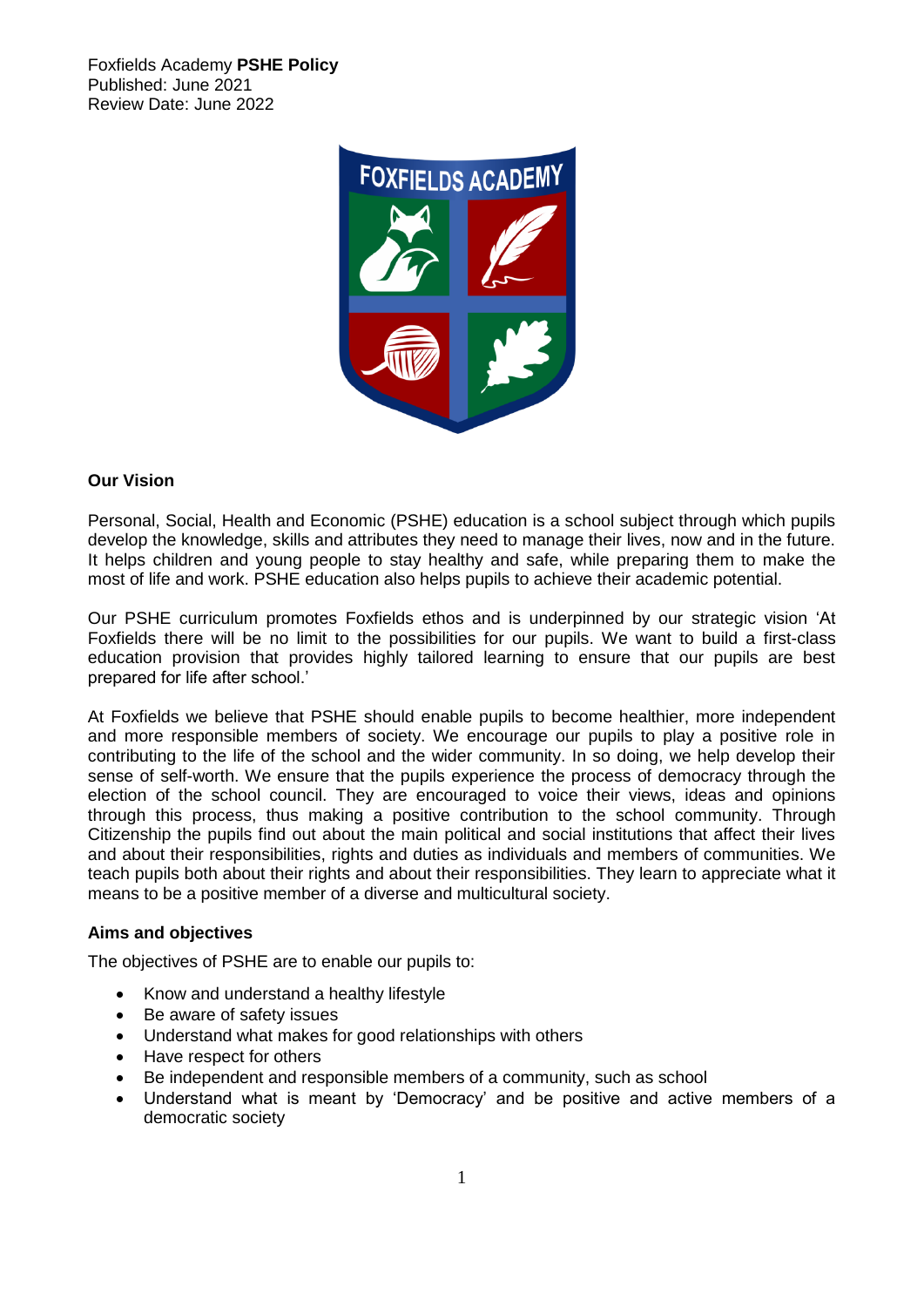- Develop self-confidence and self-esteem, and make informed choices regarding personal and social issues
- Develop good relationships with other members of the community
- Actively promote British Fundamental Values (BFV)

### **How PSHE is organised and covered:**

PSHE is provided through:

- Discreet Curriculum time
- Assemblies, class discussions and circle time
- Daily routines including social time
- As and when issues arise ensuring time is made within the curriculum to meet the needs of the pupils
- Extra-curricular activities e.g. International days, Anti-bullying week

### **Resource Allocation:**

Resources are selected to teach PSHE that are:

- Age appropriate
- Non-discriminatory
- In accord with the values of Foxfields

Some resources chosen will appear discriminatory but these are used to challenge misconceptions, negative images and messages and stereotypes.

#### **Teaching and Learning:**

We allocate weekly lessons for each year group during curriculum time to PSHE education. Our PSHE education provision is mapped and planned effectively using the PSHE Association Planning Toolkit and PSHE Association accredited resources.

On many occasions PSHE topics are introduced and taught through other areas of the curriculum, which can include Relationship Education, Relationship and Sex Education, Science, Physical Education, ICT and online safety and Religious Education.

PSHE will be taught through a range of teaching methods, including class discussions, sharing of own life experiences, whole school assemblies, school council, outside agencies. During timetabled PSHE time, an emphasis is placed on active learning through planned discussions, circle-time, investigations, role-play activities, puppets, group-work and problem-solving. Beyond timetabled PSHE lessons, pupils are supported in applying the skills they are learning, in real-life situations as they arise: e.g. resolving conflicts; working as part of a group on a project and sharing their thoughts on a school matter to a wider group.

We will ensure the curriculum is broad and balanced, establishing a safe, open and positive learning environment based on trusting relationships between all members of the class, adults and pupils alike, is vital. We will create a safe and supportive learning environment by enabling each class to establish 'ground rules' that are agreed at the beginning of the year and are reinforced in every PSHE and RSE lesson.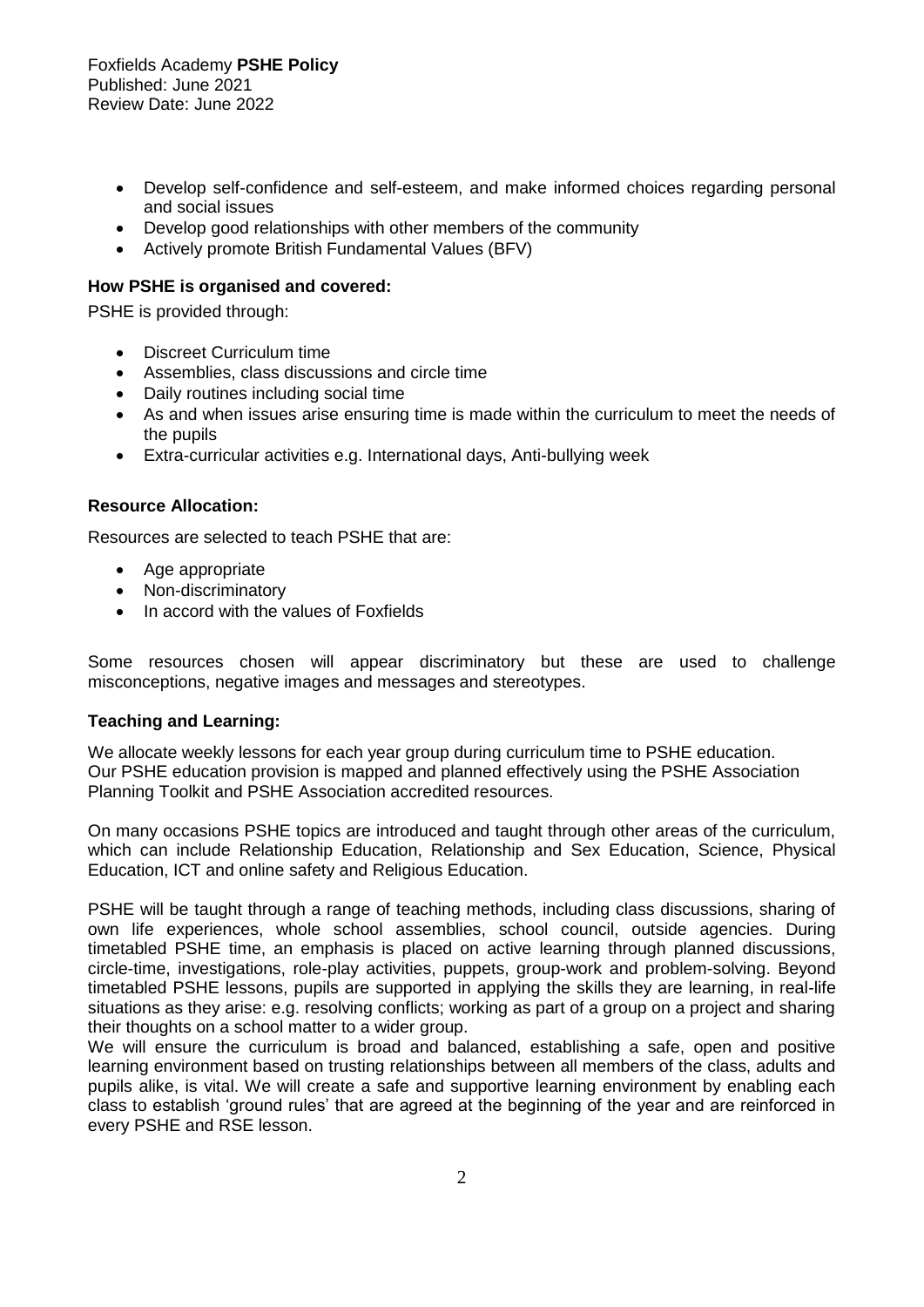Pupils are encouraged to take part in a range of practical activities to promote active citizenship, e.g. charity fund-raising; the planning of special events at school; making class rules; school council meetings and by taking on roles of responsibility for themselves, for others and for the school.

## **Mental Health and Emotional Wellbeing:**

'Mental health is a state of well-being in which every individual realises his or her own potential, can cope with the normal stresses of life, can work productively and fruitfully, and is able to make a contribution to her or his community.' (World Health Organisation)

At Foxfields we understand that pupils' physical health and mental wellbeing is paramount to enable them to develop socially, physically, academically and emotionally. We promote positive mental health throughout the schools and respond quickly when we recognise that a pupil may be having difficulties.

We aim to:

- Increase understanding and awareness of a variety of common mental health issues
- Provide pupils with opportunities to look after their mental wellbeing
- Recognise and respond to early warning signs of mental ill health in pupils
- Provide support to staff who teach pupils with mental health issues
- Provide support to pupils who have mental health issues, their parents and carers and their peers

In practice:

- Physical Health and Mental Wellbeing is covered throughout the PSHE/RSE curriculum and teaches pupils ways to look after their health and ask for help as appropriate. This is informed by the Statutory Guidance for Physical Health and Mental wellbeing, the PSHE Association Guidance and Think You Know
- Looking after our physical health is also covered through the Science curriculum, our daily mile and through other physical therapies such as hydrotherapy and rebound
- Positive mental health is promoted through whole school practices such as the implementation of SMSC education within the school community (see SMSC policy)
- Pupils are taught to recognise and express their emotions through daily routines such as circle time
- Training on mental health and safeguarding is carried out on staff inset days and in twilight sessions
- All pupils take part in mental health week and healthy eating week which is organised by the pastoral team

## Warning signs:

Where a pupil may be experiencing difficulties, staff look for the following signs:

- Changes in eating and sleeping habits
- Self-harming behaviours or signs of physical injuries
- Differences in moods and behaviour
- Appearing withdrawn
- Decreasing engagement in school activities
- Lateness or absence from school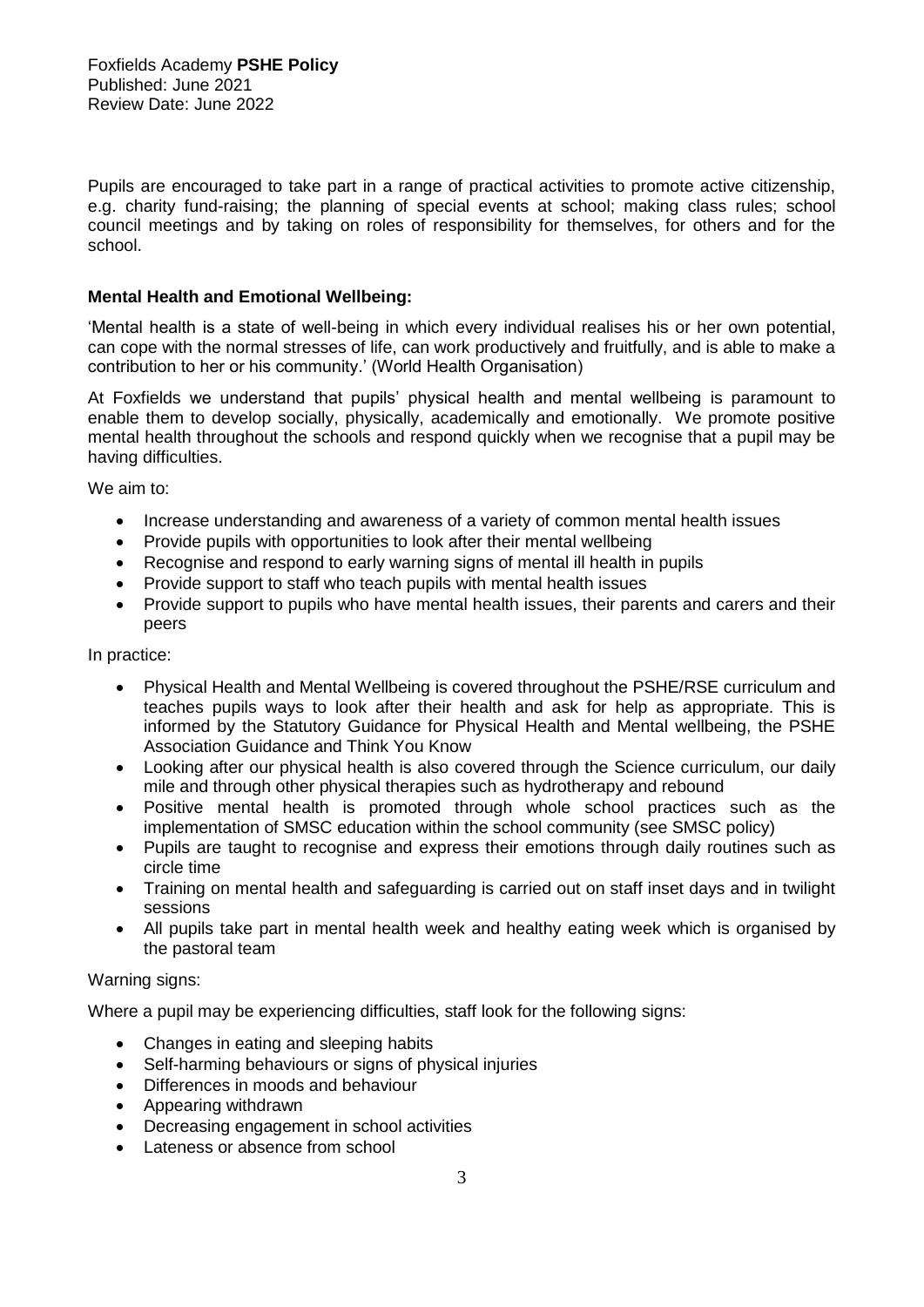• Secretive behaviour

If staff notice these signs they will follow safeguarding procedures (see Child Protection Policy) so that they can find out the cause and offer appropriate support.

At Foxfields all staff are aware that when teaching Mental Health and Emotional Wellbeing the following factors are important:

- Openness An ethos of openness helps to break down the stigma that surrounds mental health issues.
- Keep the conversation in the room Pupils need to feel safe discussing mental health, and exploring misconceptions or questions in lessons without fear that these discussions will be repeated by teachers or pupils beyond the classroom.
- Non-judgemental approach Pupils may have existing beliefs, misunderstandings and inappropriate attitudes towards mental health. It is important that these can be explored without fear of being judged or ridiculed.
- Right to pass Although participation in the lesson is important, every pupil has the right to choose not to answer a question.
- Make no assumptions Neither staff nor pupils should make assumptions about the attitudes, identity, life experiences, faith values, cultural values or feelings of others.
- Listen to others Every pupil has the right to feel listened to, and they should respect the right of their peers to feel listened to as well.
- Use of language Pupils will be reminded to take care in their use of language about mental health in, and beyond, lessons.

Within the Primary curriculum where appropriate pupils will be taught:

- That mental wellbeing is a normal part of daily life, in the same way as physical health.
- That there is a normal range of emotions (e.g. happiness, sadness, anger, fear, surprise, nervousness) and scale of emotions that all humans experience in relation to different experiences and situations.
- How to recognise and talk about their emotions, including having a varied vocabulary of words to use when talking about their own and others' feelings.
- How to judge whether what they are feeling and how they are behaving is appropriate and proportionate.
- The benefits of physical exercise, time outdoors, community participation, voluntary and service-based activity on mental wellbeing and happiness.
- Simple self-care techniques, including the importance of rest, time spent with friends and family and the benefits of hobbies and interests.
- Isolation and loneliness can affect children and that it is very important for children to discuss their feelings with an adult and seek support.
- That bullying (including cyberbullying) has a negative and often lasting impact on mental wellbeing.
- Where and how to seek support (including recognising the triggers for seeking support), including whom in school they should speak to if they are worried about their own or someone else's mental wellbeing or ability to control their emotions (including issues arising online).

Within the Secondary curriculum where appropriate pupils will be taught:

- How to talk about their emotions accurately and sensitively, using appropriate vocabulary.
- That happiness is linked to being connected to others.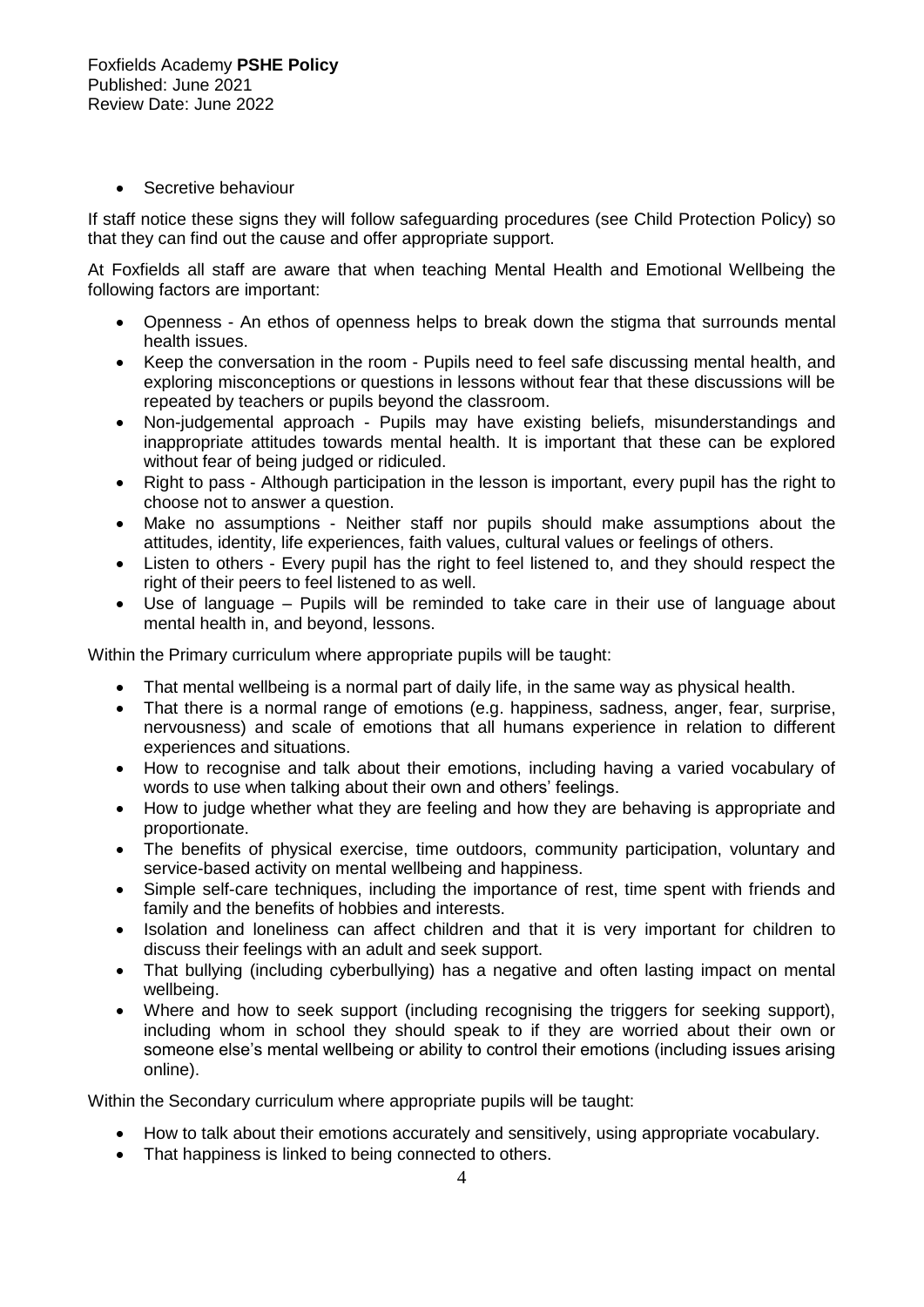- How to recognise the early signs of mental wellbeing concerns.
- Common types of mental ill health (e.g. anxiety and depression).
- How to critically evaluate when something they do or are involved in has a positive or negative effect on their own or others' mental health.
- The benefits and importance of physical exercise, time outdoors, community participation and voluntary and service-based activities on mental wellbeing and happiness.

# **Confidentiality:**

Confidentiality for young people cannot and must not be guaranteed by staff. The boundaries of confidentiality should be made clear to pupils. Please refer to the Child Protection Policy for further detail.

# **Answering Difficult Questions:**

Teachers must be careful to ensure that their personal beliefs and attitudes do not influence the teaching of PSHE. To this end ground rules need to have been agreed to provide a common values framework within which to teach. There must also be clear parameters as to what will be taught in whole class setting and what will be dealt with on an individual basis.

# **Group Agreements and Distancing Techniques:**

- Pupils will be given preparation so that they will know how to minimise any embarrassment they feel.
- No one (teacher or pupil) should be expected to answer a personal question.
- No one will be forced to take part in a discussion.
- Meanings of words will be explained in a sensible and factual way.

## **Dealing with Sensitive Questions:**

- Clear parameters about what is appropriate and inappropriate should be discussed whole class.
- Teachers should set the tone so that issues are discussed in a sensitive, sensible and matter-of-fact way.
- Children should be encouraged to write down questions anonymously and post them in a question box; the teacher will have time to prepare answers to these before the next session.
- Where pupils are unable to write, teachers should give pupils opportunities to discuss any questions at an appropriate time if they do not wish to discuss in the lesson
- Teachers should not be drawn into providing more information than is appropriate to the age of the child.
- Teachers should listen to pupils but not lead or further question the pupil.